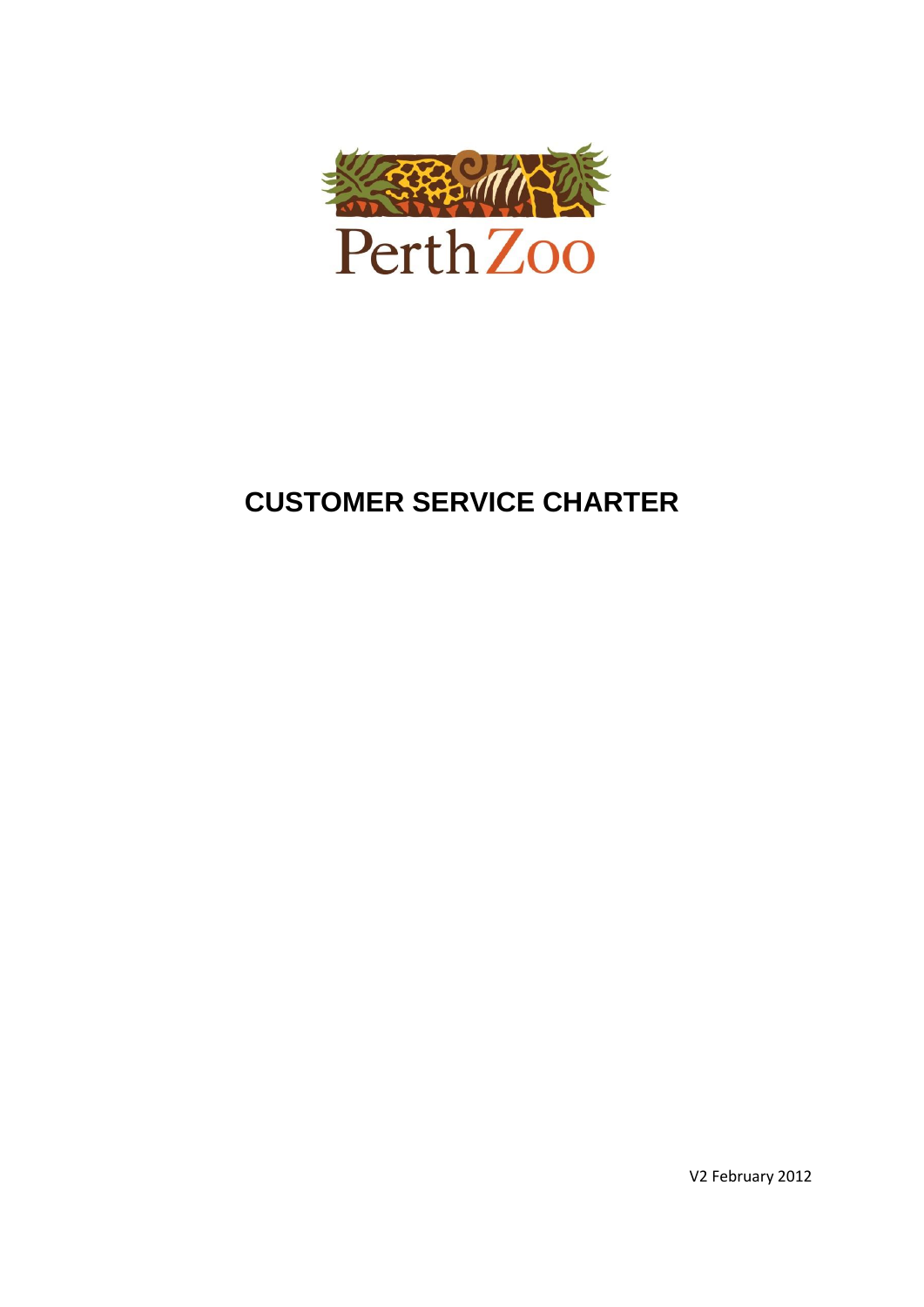### **PERTH ZOO - CUSTOMER SERVICE CHARTER**

Perth Zoo's customers include those that visit in person and on-line at [www.perthzoo.com.au,](http://www.perthzoo.com.au/) via Facebook, Twitter, ZooTV and future digital media channels.

At Perth Zoo we are committed to:

- understanding our customers' wants and needs and exceeding their expectations.
- providing our visitors with quality and inspiring experiences which will encourage them to visit us again.
- inspiring our customers to join our conservation work and help protect species in the wild.
- providing clear information about our Zoo and our purpose.

This charter sets out the commitments we make to our customers.

### **Who We Are**

### **Perth Zoo's Purpose**

To secure long term populations of species in natural environments while engaging the community in global conservation action.

### **Perth Zoo's Vision**

A world where diversity of species and habitats is secure.

### **Perth Zoo's Objectives**

- To provide high quality, enjoyable visitor experiences that meet or exceed expectations.
- To engage and educate our visitors about conservation projects at Perth Zoo and in the wild.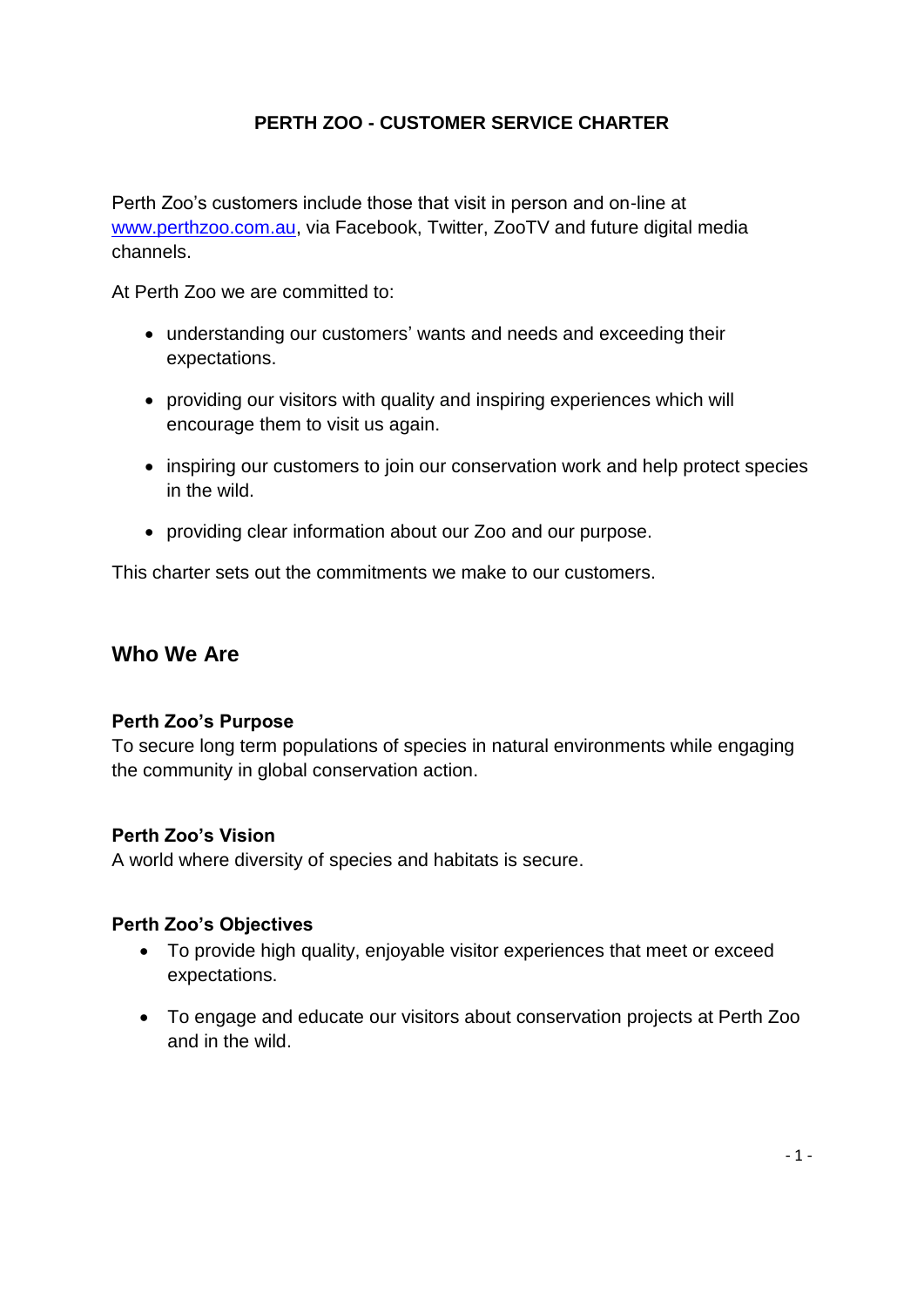# **The Visitor Experience**

We are committed to:

- ensuring our visitors have an enjoyable visit and will want to return.
- providing an experience that inspires our visitors to support us as an attraction and participate in Zoo and community conservation activities.
- carefully managing our services to meet our customers' needs.
- ensuring that everyone who delivers a service on our behalf maintains the same standards that we do.
- providing on-line digital services to meet our customers' needs and enrich their association with Perth Zoo.
- providing excellent educational experiences for all visitors.
- providing clear and informative information at our exhibits.
- providing quality visitor services and facilities.
- wearing name badges to clearly identify ourselves.
- finding better ways to serve our customers' recreation, conservation and education needs.

### **Our Commitment to Conservation**

We contribute to conservation by:

- managing a collection of animals and plants that are part of conservation programs or that aid conservation through raising awareness and education.
- participating in breeding, research and conservation projects.
- supporting conservation efforts in the wild.
- demonstrating good conservation practices in our own operations.
- working with other agencies (local, regional or global) towards common conservation objectives.
- initiating and managing conservation research projects.
- providing experiences that inspire visitors to participate in conservation activities.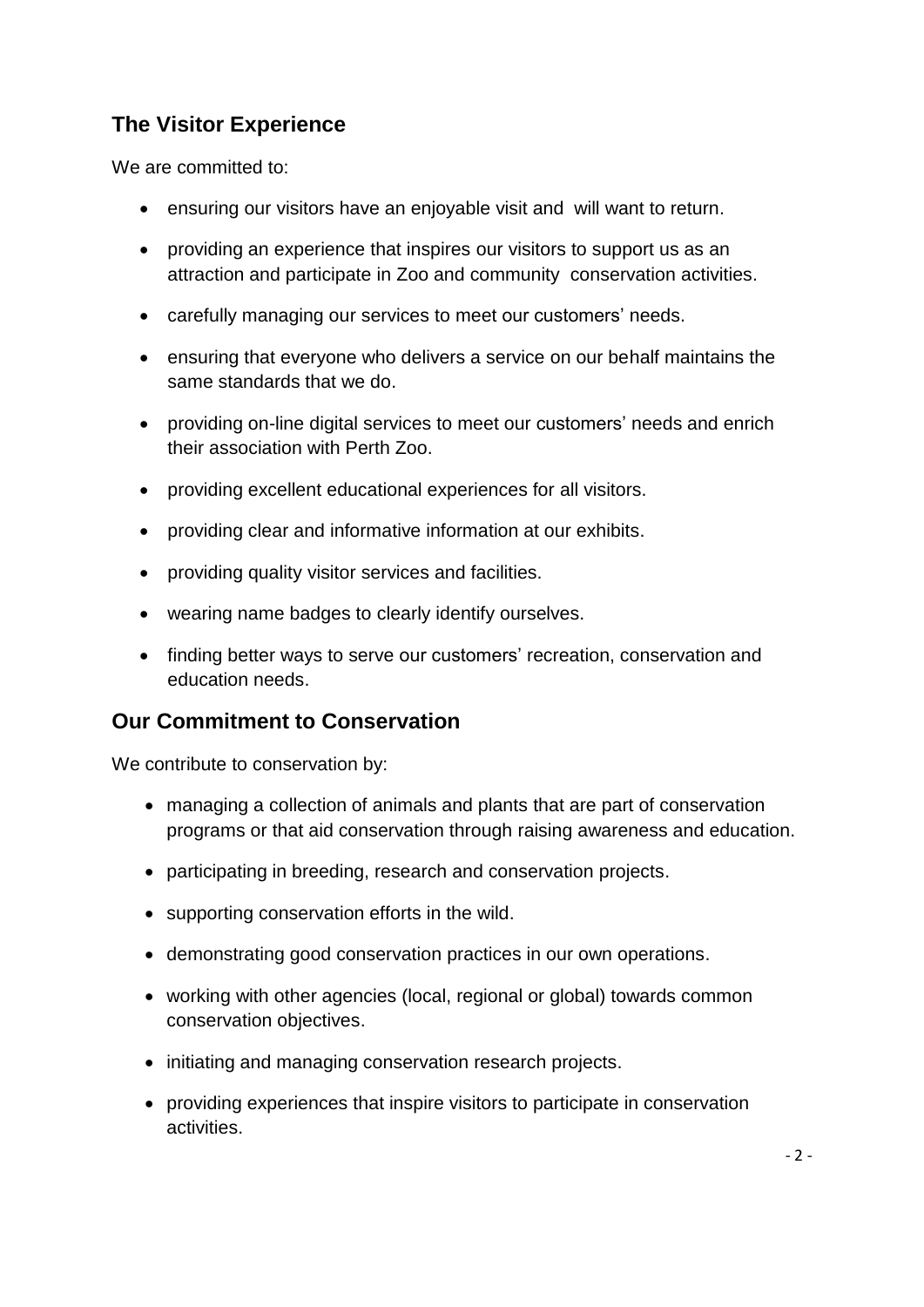# **Accessibility**

We are committed to:

- offering affordable admission options.
- ensuring our facilities, equipment and infrastructure optimise the ability of visitors to get the most from their visit.
- achieving objectives from our *Disability, Access and Inclusion Plan* and our *Reconciliation Action Plan.*

### **Privacy**

We are committed to:

- protecting personal information (including contact and credit card details and other communications) from misuse or loss and from unauthorised access, modification or disclosure.
- ensuring any promotional electronic mail we send
	- o identifies Perth Zoo (or one of our partners) as the sender.
	- o provides a function to 'unsubscribe' from such correspondence.

# **Contacting Perth Zoo**

We are committed to:

- answering telephone calls promptly.
- responding to telephone or electronic messages within one working day.
- providing a contact name and telephone number in all correspondence
- providing a reply to formal correspondence within ten working days.

### **Customer Comments**

We are committed to:

- providing channels to feedback customer comments, suggestions or complaints to Perth Zoo on-site (in person or on a Customer Comment Card), by telephone, in writing and through or website.
- dealing with customer comments, suggestions or complaints promptly, fairly, completely and courteously and providing information on how we propose to take action or resolve issues.